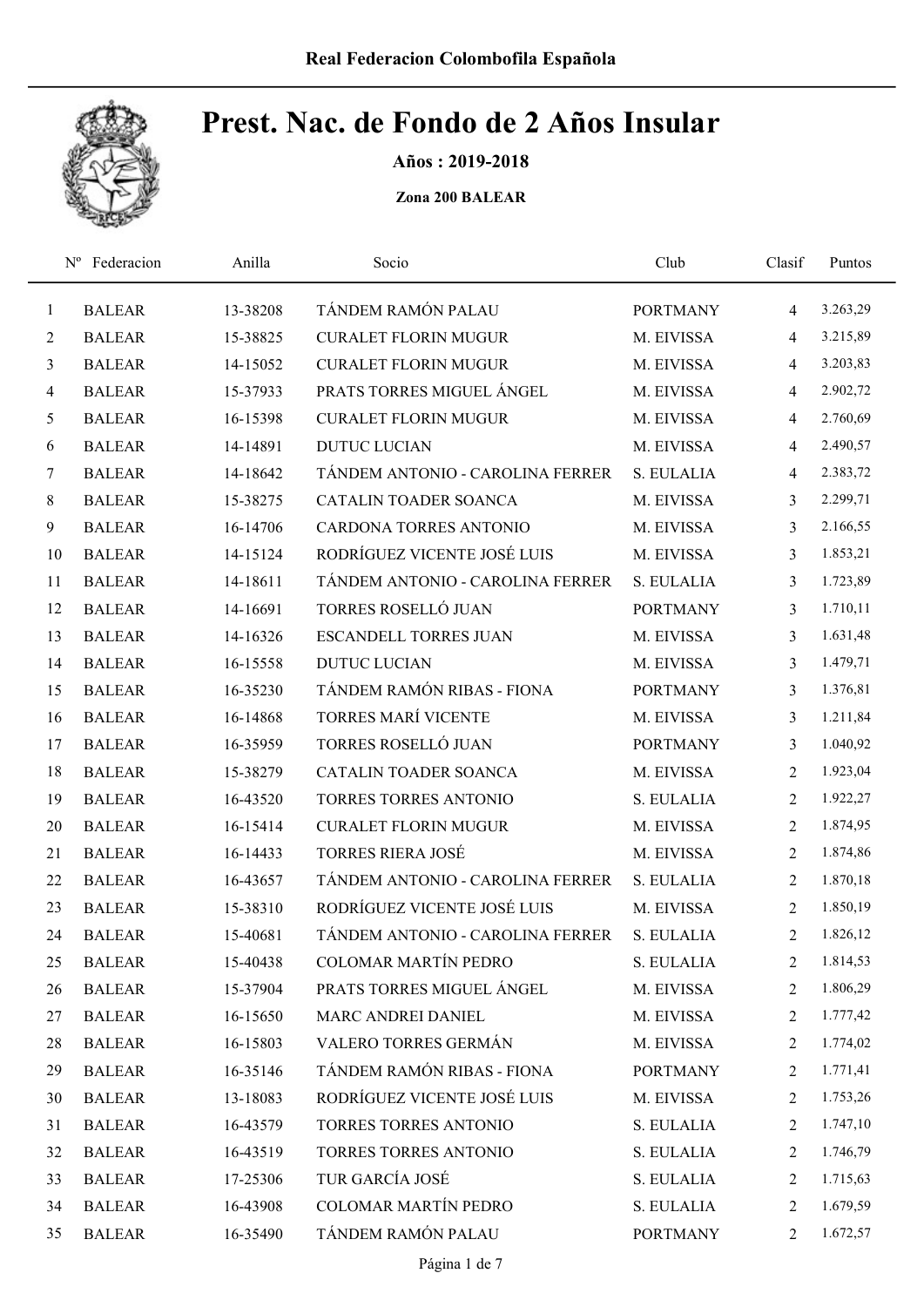

Años : 2019-2018

| $N^{\rm o}$ | Federacion    | Anilla   | Socio                         | Club            | Clasif         | Puntos   |
|-------------|---------------|----------|-------------------------------|-----------------|----------------|----------|
| 36          | <b>BALEAR</b> | 15-37708 | <b>ESCANDELL TORRES JUAN</b>  | M. EIVISSA      | $\overline{2}$ | 1.663,47 |
| 37          | <b>BALEAR</b> | 15-40439 | <b>COLOMAR MARTÍN PEDRO</b>   | S. EULALIA      | $\overline{2}$ | 1.650,18 |
| 38          | <b>BALEAR</b> | 12-55377 | <b>ESCANDELL TORRES JUAN</b>  | M. EIVISSA      | 2              | 1.616,14 |
| 39          | <b>BALEAR</b> | 16-42907 | CATALIN TOADER SOANCA         | M. EIVISSA      | 2              | 1.601,46 |
| 40          | <b>BALEAR</b> | 14-16657 | TORRES ROSELLÓ JUAN           | <b>PORTMANY</b> | $\overline{2}$ | 1.592,18 |
| 41          | <b>BALEAR</b> | 16-14618 | <b>CARDONA TORRES ANTONIO</b> | M. EIVISSA      | $\overline{2}$ | 1.583,64 |
| 42          | <b>BALEAR</b> | 16-14576 | <b>TORRES RIERA JOSÉ</b>      | M. EIVISSA      | $\overline{2}$ | 1.581,54 |
| 43          | <b>BALEAR</b> | 16-36837 | TÁNDEM CARDONA - PRATS        | <b>PORTMANY</b> | $\overline{2}$ | 1.571,53 |
| 44          | <b>BALEAR</b> | 16-14132 | RODRÍGUEZ VICENTE JOSÉ LUIS   | M. EIVISSA      | 2              | 1.562,29 |
| 45          | <b>BALEAR</b> | 16-13532 | <b>TORRES GRIVE JUAN</b>      | M. EIVISSA      | 2              | 1.560,61 |
| 46          | <b>BALEAR</b> | 15-39413 | <b>CIORNEY FLORIN PETRU</b>   | <b>PORTMANY</b> | $\overline{2}$ | 1.533,26 |
| 47          | <b>BALEAR</b> | 15-38379 | RODRÍGUEZ VICENTE JOSÉ LUIS   | M. EIVISSA      | $\overline{2}$ | 1.529,01 |
| 48          | <b>BALEAR</b> | 17-29420 | TÁNDEM RAMÓN PALAU            | <b>PORTMANY</b> | $\overline{2}$ | 1.524,50 |
| 49          | <b>BALEAR</b> | 15-38596 | RAMÍREZ ROLDÁN JUAN FCO.      | M. EIVISSA      | $\overline{2}$ | 1.516,99 |
| 50          | <b>BALEAR</b> | 16-36092 | <b>RIBAS RIBAS DANIEL</b>     | <b>PORTMANY</b> | $\overline{2}$ | 1.505,21 |
| 51          | <b>BALEAR</b> | 14-17046 | TÁNDEM RAMÓN RIBAS - FIONA    | <b>PORTMANY</b> | $\overline{2}$ | 1.502,18 |
| 52          | <b>BALEAR</b> | 15-37552 | COSTA FERRER ÁNGELA           | M. EIVISSA      | $\overline{2}$ | 1.493,00 |
| 53          | <b>BALEAR</b> | 16-36367 | ESCANDELL COSTA ANTONIO J.    | <b>PORTMANY</b> | $\overline{2}$ | 1.491,40 |
| 54          | <b>BALEAR</b> | 16-14834 | <b>TORRES MARÍ VICENTE</b>    | M. EIVISSA      | $\overline{2}$ | 1.489,43 |
| 55          | <b>BALEAR</b> | 14-15715 | CARDONA TORRES ANTONIO        | M. EIVISSA      | $\overline{2}$ | 1.487,88 |
| 56          | <b>BALEAR</b> | 16-43429 | PIEDRA MANGAS RAFAEL          | M. EIVISSA      | $\overline{2}$ | 1.458,07 |
| 57          | <b>BALEAR</b> | 13-16755 | <b>TORRES RIERA JOSÉ</b>      | M. EIVISSA      | 2              | 1.444,54 |
| 58          | <b>BALEAR</b> | 15-39467 | <b>DUTUC LUCIAN</b>           | M. EIVISSA      | 2              | 1.442,10 |
| 59          | <b>BALEAR</b> | 15-38862 | <b>CURALET FLORIN MUGUR</b>   | M. EIVISSA      | $\overline{2}$ | 1.397,49 |
| 60          | <b>BALEAR</b> | 17-29730 | PRATS FERRER JUAN             | <b>PORTMANY</b> | $\overline{2}$ | 1.373,16 |
| 61          | <b>BALEAR</b> | 16-36813 | TÁNDEM CARDONA - PRATS        | <b>PORTMANY</b> | 2              | 1.326,07 |
| 62          | <b>BALEAR</b> | 15-41893 | TÁNDEM RAMÓN PALAU            | <b>PORTMANY</b> | $\overline{2}$ | 1.290,85 |
| 63          | <b>BALEAR</b> | 16-15531 | <b>DUTUC LUCIAN</b>           | M. EIVISSA      | 2              | 1.277,46 |
| 64          | <b>BALEAR</b> | 14-15496 | <b>TORRES RIERA JOSÉ</b>      | M. EIVISSA      | 2              | 1.267,70 |
| 65          | <b>BALEAR</b> | 16-36075 | RIBAS RIBAS DANIEL            | <b>PORTMANY</b> | 2              | 1.263,80 |
| 66          | <b>BALEAR</b> | 15-40338 | OLMEDO UCENDA IGNACIO         | S. EULALIA      | $\overline{2}$ | 1.239,06 |
| 67          | <b>BALEAR</b> | 16-13521 | TORRES GRIVE JUAN             | M. EIVISSA      | 2              | 1.223,74 |
| 68          | <b>BALEAR</b> | 16-15780 | VALERO TORRES GERMÁN          | M. EIVISSA      | 2              | 1.222,87 |
| 69          | <b>BALEAR</b> | 14-17316 | RIBAS RIBAS DANIEL            | <b>PORTMANY</b> | 2              | 1.207,78 |
| 70          | <b>BALEAR</b> | 15-37505 | COSTA FERRER ÁNGELA           | M. EIVISSA      | 2              | 1.133,40 |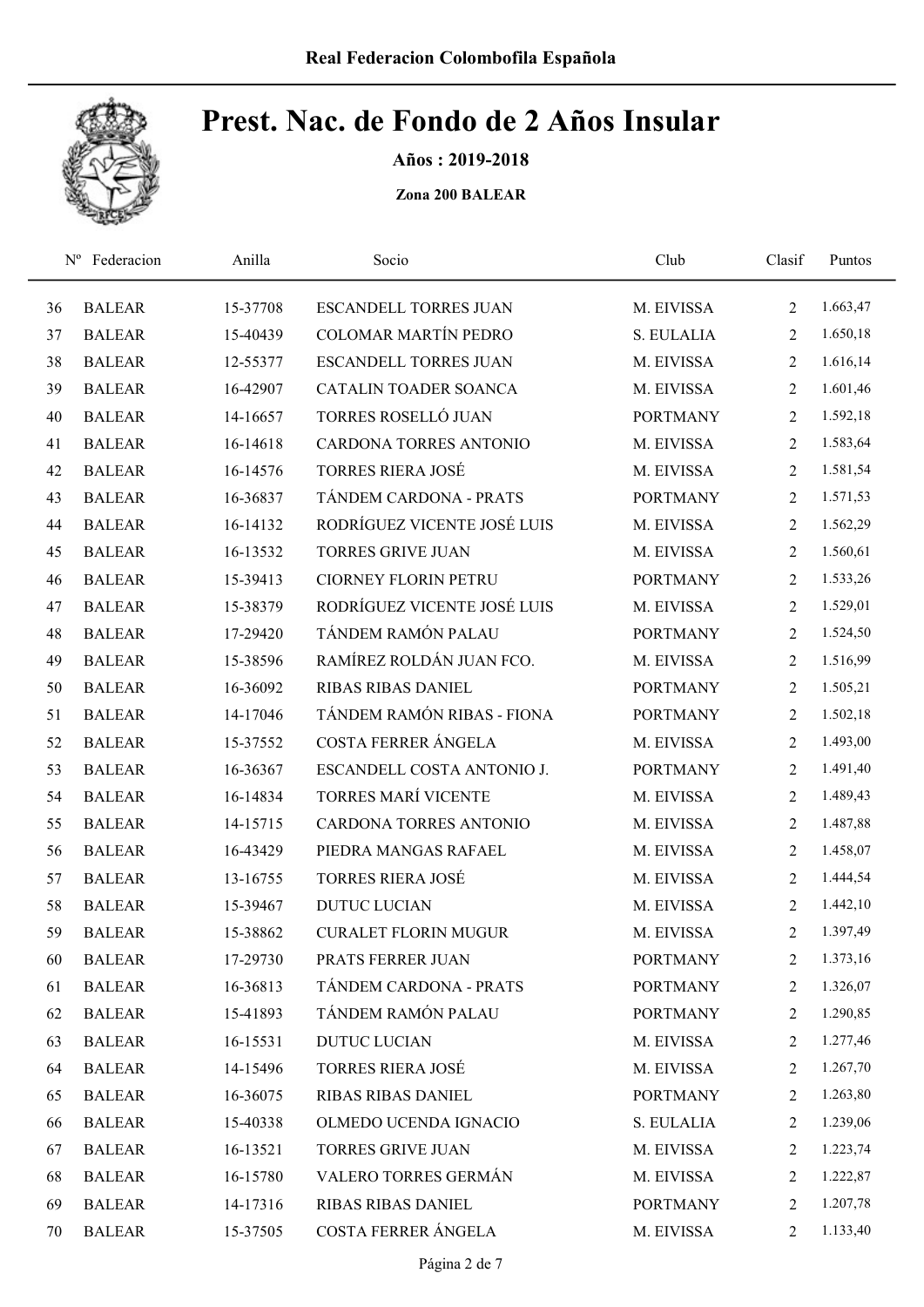

Años : 2019-2018

| $N^{\rm o}$ | Federacion    | Anilla    | Socio                            | Club            | Clasif         | Puntos   |
|-------------|---------------|-----------|----------------------------------|-----------------|----------------|----------|
| 71          | <b>BALEAR</b> | 16-15907  | PRATS TORRES MIGUEL ÁNGEL        | M. EIVISSA      | $\overline{2}$ | 1.121,18 |
| 72          | <b>BALEAR</b> | 15-39248  | MARC ANDREI DANIEL               | M. EIVISSA      | $\overline{2}$ | 1.067,28 |
| 73          | <b>BALEAR</b> | 14-14907  | PRATS TORRES MIGUEL ÁNGEL        | M. EIVISSA      | $\overline{2}$ | 1.045,07 |
| 74          | <b>BALEAR</b> | 16-14640  | CARDONA TORRES ANTONIO           | M. EIVISSA      | $\overline{2}$ | 1.002,57 |
| 75          | <b>BALEAR</b> | 17-4646   | CARDONA TORRES ANTONIO           | M. EIVISSA      | $\overline{2}$ | 973,74   |
| 76          | <b>BALEAR</b> | 15-40612  | TÁNDEM ANTONIO - CAROLINA FERRER | S. EULALIA      | $\overline{2}$ | 962,96   |
| 77          | <b>BALEAR</b> | 13-39089  | TÁNDEM RAMÓN RIBAS - FIONA       | <b>PORTMANY</b> | $\overline{2}$ | 951,46   |
| 78          | <b>BALEAR</b> | 16-15755  | VALERO TORRES GERMÁN             | M. EIVISSA      | $\overline{2}$ | 927,08   |
| 79          | <b>BALEAR</b> | 16-15314  | <b>ESCANDELL TORRES JUAN</b>     | M. EIVISSA      | 2              | 877,14   |
| 80          | <b>BALEAR</b> | 16-223589 | VALERO TORRES GERMÁN             | M. EIVISSA      | 2              | 851,56   |
| 81          | <b>BALEAR</b> | 15-42557  | PORTAS PRATS ANTONIO             | <b>PORTMANY</b> | 2              | 750,96   |
| 82          | <b>BALEAR</b> | 15-37576  | COSTA FERRER ÁNGELA              | M. EIVISSA      | 2              | 524,40   |
| 83          | <b>BALEAR</b> | 17-26039  | <b>COLOMAR MARTÍN PEDRO</b>      | S. EULALIA      | 1              | 1.000,00 |
| 84          | <b>BALEAR</b> | 16-265233 | <b>CIORNEY FLORIN PETRU</b>      | <b>PORTMANY</b> | 1              | 1.000,00 |
| 85          | <b>BALEAR</b> | 14-15196  | RODRÍGUEZ VICENTE JOSÉ LUIS      | M. EIVISSA      | $\mathbf{1}$   | 998,60   |
| 86          | <b>BALEAR</b> | 17-5648   | RODRÍGUEZ VICENTE JOSÉ LUIS      | M. EIVISSA      | $\mathbf{1}$   | 998,03   |
| 87          | <b>BALEAR</b> | 16-3764   | <b>CARDONA TORRES ANTONIO</b>    | M. EIVISSA      | $\mathbf{1}$   | 997,69   |
| 88          | <b>BALEAR</b> | 16-13688  | CATALIN TOADER SOANCA            | M. EIVISSA      | $\mathbf{1}$   | 996,67   |
| 89          | <b>BALEAR</b> | 15-41992  | TÁNDEM RAMÓN RIBAS - FIONA       | <b>PORTMANY</b> | $\mathbf{1}$   | 993,74   |
| 90          | <b>BALEAR</b> | 17-4947   | <b>TORRES RIERA JOSÉ</b>         | M. EIVISSA      | $\mathbf{1}$   | 981,78   |
| 91          | <b>BALEAR</b> | 17-17183  | RAMÍREZ ROLDÁN JUAN FCO.         | M. EIVISSA      | $\mathbf{1}$   | 977,84   |
| 92          | <b>BALEAR</b> | 18-257772 | PORTAS PRATS ANTONIO             | <b>PORTMANY</b> | $\mathbf{1}$   | 970,32   |
| 93          | <b>BALEAR</b> | 16-43199  | RAMÍREZ ROLDÁN JUAN FCO.         | M. EIVISSA      | $\mathbf{1}$   | 969,21   |
| 94          | <b>BALEAR</b> | 17-29143  | <b>ESCANDELL TORRES JUAN</b>     | M. EIVISSA      | $\mathbf{1}$   | 968,43   |
| 95          | <b>BALEAR</b> | 16-35195  | TÁNDEM RAMÓN RIBAS - FIONA       | <b>PORTMANY</b> | 1              | 967,04   |
| 96          | <b>BALEAR</b> | 16-35326  | <b>JUAN RIBAS VICENTE</b>        | <b>PORTMANY</b> | $\mathbf{1}$   | 965,29   |
| 97          | <b>BALEAR</b> | 16-14711  | CARDONA TORRES ANTONIO           | M. EIVISSA      | 1              | 954,08   |
| 98          | <b>BALEAR</b> | 16-43930  | COLOMAR MARTÍN PEDRO             | S. EULALIA      | $\mathbf{1}$   | 943,17   |
| 99          | <b>BALEAR</b> | 14-18593  | TÁNDEM ANTONIO - CAROLINA FERRER | S. EULALIA      | $\mathbf{1}$   | 942,42   |
|             | 100 BALEAR    | 17-3836   | <b>TORRES GRIVE JUAN</b>         | M. EIVISSA      | $\mathbf{1}$   | 939,81   |
| 101         | <b>BALEAR</b> | 16-36703  | TÁNDEM CARDONA - PRATS           | <b>PORTMANY</b> | $\mathbf{1}$   | 936,21   |
|             | 102 BALEAR    | 17-3824   | <b>TORRES GRIVE JUAN</b>         | M. EIVISSA      | $\mathbf{1}$   | 929,76   |
| 103         | <b>BALEAR</b> | 15-43406  | TORRES ROSELLÓ JUAN              | <b>PORTMANY</b> | $\mathbf{1}$   | 929,22   |
|             | 104 BALEAR    | 16-35129  | TÁNDEM RAMÓN RIBAS - FIONA       | <b>PORTMANY</b> | $\mathbf{1}$   | 929,01   |
|             | 105 BALEAR    | 16-14642  | CARDONA TORRES ANTONIO           | M. EIVISSA      | $\mathbf{1}$   | 926,18   |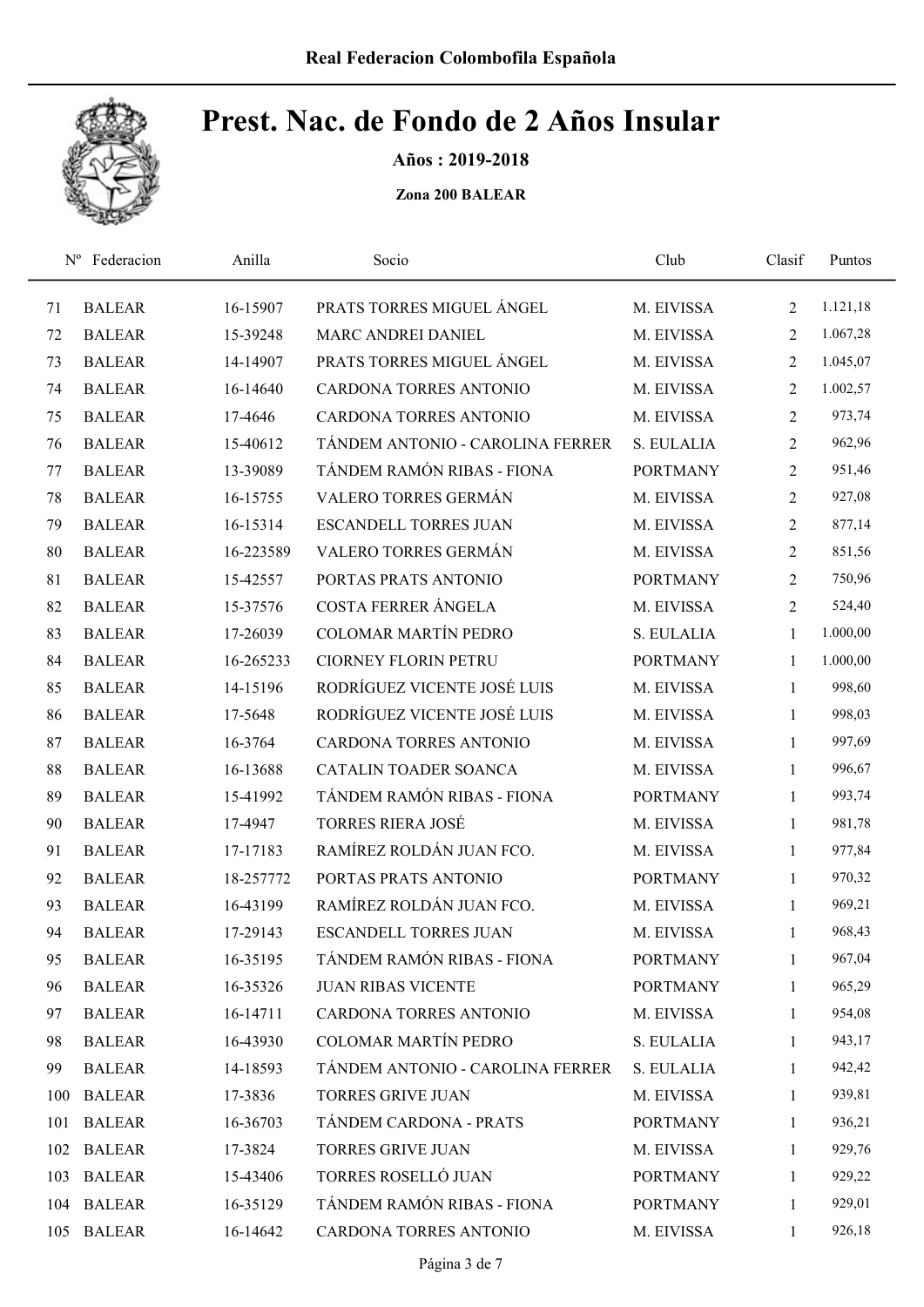

Años : 2019-2018

| $N^{\rm o}$ | Federacion    | Anilla    | Socio                            | Club            | Clasif       | Puntos |
|-------------|---------------|-----------|----------------------------------|-----------------|--------------|--------|
| 106         | <b>BALEAR</b> | 16-43508  | <b>TORRES TORRES ANTONIO</b>     | S. EULALIA      | $\mathbf{1}$ | 889,91 |
| 107         | <b>BALEAR</b> | 16-15495  | <b>CURALET FLORIN MUGUR</b>      | M. EIVISSA      | 1            | 888,97 |
| 108         | <b>BALEAR</b> | 18-229044 | TORRES MARÍ VICENTE              | M. EIVISSA      | $\mathbf{1}$ | 883,79 |
| 109         | <b>BALEAR</b> | 16-15932  | PRATS TORRES MIGUEL ÁNGEL        | M. EIVISSA      | $\mathbf{1}$ | 882,51 |
| 110         | <b>BALEAR</b> | 15-39398  | <b>CIORNEY FLORIN PETRU</b>      | <b>PORTMANY</b> | $\mathbf{1}$ | 881,97 |
| 111         | <b>BALEAR</b> | 16-43197  | RAMÍREZ ROLDÁN JUAN FCO.         | M. EIVISSA      | 1            | 881,21 |
| 112         | <b>BALEAR</b> | 16-14530  | <b>TORRES RIERA JOSÉ</b>         | M. EIVISSA      | $\mathbf{1}$ | 880,30 |
| 113         | <b>BALEAR</b> | 17-30150  | <b>CIORNEY FLORIN PETRU</b>      | <b>PORTMANY</b> | 1            | 878,02 |
| 114         | <b>BALEAR</b> | 17-25841  | <b>COSTA CLAPES RAFAEL</b>       | S. EULALIA      | 1            | 867,46 |
| 115         | <b>BALEAR</b> | 15-37929  | PRATS TORRES MIGUEL ÁNGEL        | M. EIVISSA      | $\mathbf{1}$ | 865,88 |
| 116         | <b>BALEAR</b> | 17-5541   | COSTA FERRER ÁNGELA              | M. EIVISSA      | 1            | 864,28 |
| 117         | <b>BALEAR</b> | 12-64114  | PÉREZ FUENTES FCO. JAVIER        | <b>PORTMANY</b> | 1            | 854,38 |
| 118         | <b>BALEAR</b> | 16-15221  | <b>ESCANDELL TORRES JUAN</b>     | M. EIVISSA      | 1            | 852,91 |
| 119         | <b>BALEAR</b> | 16-3777   | <b>CARDONA TORRES ANTONIO</b>    | M. EIVISSA      | 1            | 850,22 |
| 120         | <b>BALEAR</b> | 16-36018  | <b>RIBAS RIBAS DANIEL</b>        | <b>PORTMANY</b> | 1            | 849,97 |
| 121         | <b>BALEAR</b> | 15-37936  | PRATS TORRES MIGUEL ÁNGEL        | M. EIVISSA      | $\mathbf{1}$ | 833,80 |
| 122         | <b>BALEAR</b> | 03-142650 | PLANELLS ROIG DOMINGO            | <b>PORTMANY</b> | 1            | 806,66 |
| 123         | <b>BALEAR</b> | 16-36358  | TÁNDEM CARDONA - PRATS           | <b>PORTMANY</b> | $\mathbf{1}$ | 804,41 |
| 124         | <b>BALEAR</b> | 18-230818 | <b>TORRES GRIVE JUAN</b>         | M. EIVISSA      | $\mathbf{1}$ | 793,04 |
| 125         | <b>BALEAR</b> | 16-13653  | <b>TORRES GRIVE JUAN</b>         | M. EIVISSA      | $\mathbf{1}$ | 784,93 |
| 126         | <b>BALEAR</b> | 16-35938  | TORRES ROSELLÓ JUAN              | <b>PORTMANY</b> | $\mathbf{1}$ | 779,42 |
| 127         | <b>BALEAR</b> | 16-43998  | <b>COLOMAR MARTÍN PEDRO</b>      | S. EULALIA      | $\mathbf{1}$ | 771,41 |
| 128         | <b>BALEAR</b> | 14-18159  | PÉREZ FUENTES FCO. JAVIER        | <b>PORTMANY</b> | $\mathbf{1}$ | 767,53 |
| 129         | <b>BALEAR</b> | 18-256602 | TORRES ROSELLÓ JUAN              | <b>PORTMANY</b> | $\mathbf{1}$ | 761,16 |
| 130         | <b>BALEAR</b> | 15-38185  | CATALIN TOADER SOANCA            | M. EIVISSA      | 1            | 759,12 |
| 131         | <b>BALEAR</b> | 17-30375  | PLANELLS ROIG DOMINGO            | <b>PORTMANY</b> | $\mathbf{1}$ | 754,41 |
| 132         | <b>BALEAR</b> | 17-5530   | COSTA FERRER ÁNGELA              | M. EIVISSA      | 1            | 747,15 |
| 133         | <b>BALEAR</b> | 17-29353  | <b>JUAN RIBAS VICENTE</b>        | <b>PORTMANY</b> | 1            | 745,24 |
| 134         | <b>BALEAR</b> | 17-5699   | RODRÍGUEZ VICENTE JOSÉ LUIS      | M. EIVISSA      | 1            | 741,54 |
| 135         | <b>BALEAR</b> | 16-265228 | <b>CIORNEY FLORIN PETRU</b>      | <b>PORTMANY</b> | $\mathbf{1}$ | 738,32 |
| 136         | <b>BALEAR</b> | 17-4540   | MARC ANDREI DANIEL               | M. EIVISSA      | 1            | 735,42 |
| 137         | <b>BALEAR</b> | 15-40606  | TÁNDEM ANTONIO - CAROLINA FERRER | S. EULALIA      | 1            | 734,18 |
| 138         | <b>BALEAR</b> | 17-3766   | RAMÍREZ ROLDÁN JUAN FCO.         | M. EIVISSA      | 1            | 733,86 |
| 139         | <b>BALEAR</b> | 16-36815  | TÁNDEM CARDONA - PRATS           | <b>PORTMANY</b> | 1            | 730,10 |
| 140         | <b>BALEAR</b> | 16-36427  | ESCANDELL COSTA ANTONIO J.       | <b>PORTMANY</b> | $\mathbf{1}$ | 721,12 |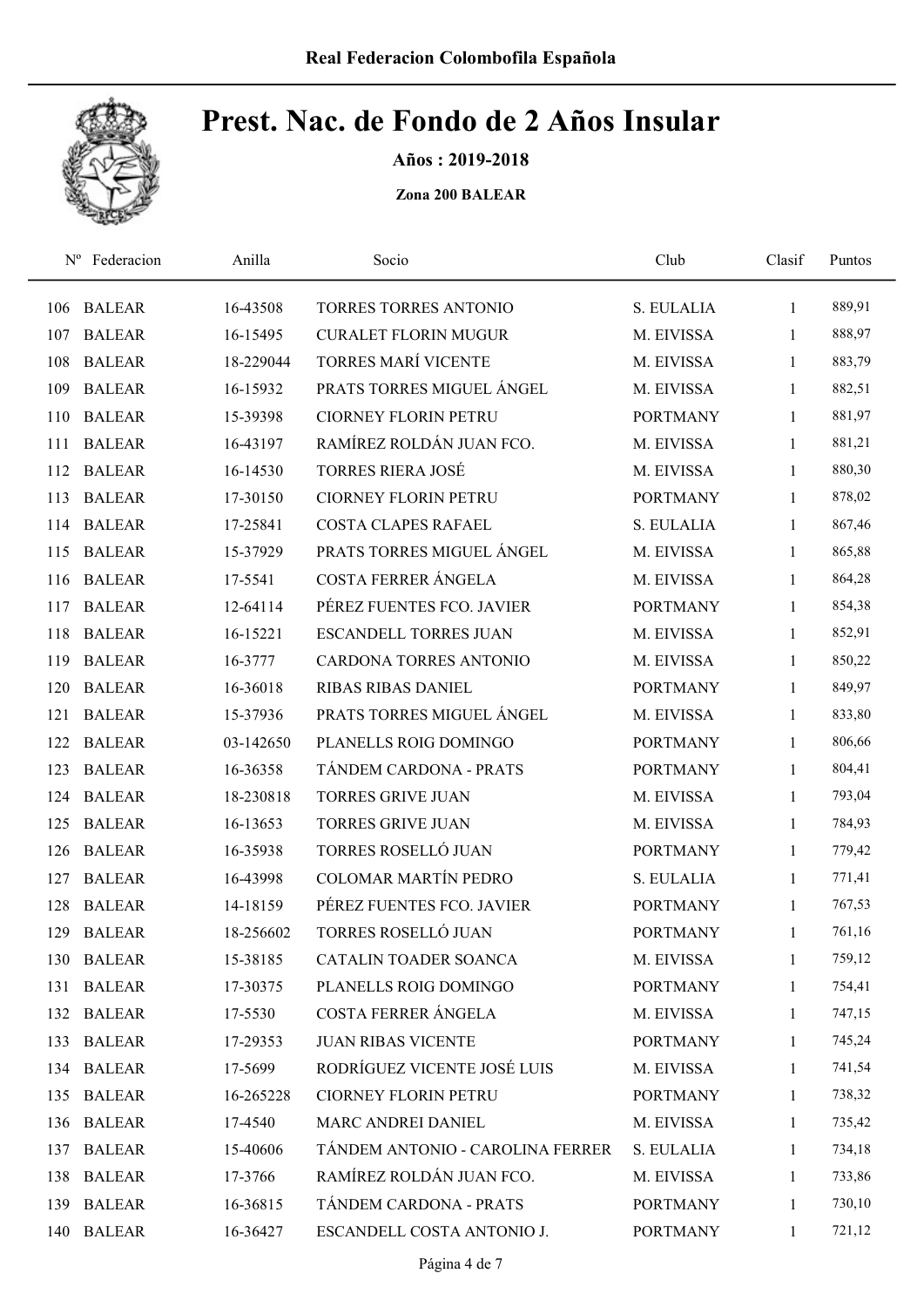

Años : 2019-2018

| $N^{\rm o}$ | Federacion    | Anilla   | Socio                            | Club            | Clasif       | Puntos |
|-------------|---------------|----------|----------------------------------|-----------------|--------------|--------|
| 141         | <b>BALEAR</b> | 16-43954 | COLOMAR MARTÍN PEDRO             | S. EULALIA      | $\mathbf{1}$ | 721,11 |
| 142         | <b>BALEAR</b> | 16-36922 | VALERO TORRES GERMÁN             | M. EIVISSA      | 1            | 720,13 |
| 143         | <b>BALEAR</b> | 17-29173 | TORRES ROSELLÓ JUAN              | <b>PORTMANY</b> | $\mathbf{1}$ | 711,12 |
| 144         | <b>BALEAR</b> | 17-3788  | RAMÍREZ ROLDÁN JUAN FCO.         | M. EIVISSA      | 1            | 703,97 |
| 145         | <b>BALEAR</b> | 17-29579 | TÁNDEM RAMÓN PALAU               | <b>PORTMANY</b> | $\mathbf{1}$ | 693,48 |
| 146         | <b>BALEAR</b> | 15-38724 | RAMÍREZ ROLDÁN JUAN FCO.         | M. EIVISSA      | $\mathbf{1}$ | 676,46 |
| 147         | <b>BALEAR</b> | 16-36187 | PLANELLS ROIG DOMINGO            | <b>PORTMANY</b> | $\mathbf{1}$ | 665,61 |
| 148         | <b>BALEAR</b> | 17-5467  | VALERO TORRES GERMÁN             | M. EIVISSA      | $\mathbf{1}$ | 661,45 |
| 149         | <b>BALEAR</b> | 15-42363 | PÉREZ FUENTES FCO. JAVIER        | <b>PORTMANY</b> | 1            | 653,55 |
| 150         | <b>BALEAR</b> | 17-5406  | VALERO TORRES GERMÁN             | M. EIVISSA      | 1            | 628,88 |
| 151         | <b>BALEAR</b> | 17-80    | <b>TORRES TORRES ANTONIO</b>     | S. EULALIA      | 1            | 625,67 |
| 152         | <b>BALEAR</b> | 17-25875 | <b>COSTA CLAPES RAFAEL</b>       | S. EULALIA      | $\mathbf{1}$ | 619,76 |
| 153         | <b>BALEAR</b> | 16-36366 | TÁNDEM CARDONA - PRATS           | <b>PORTMANY</b> | 1            | 616,22 |
| 154         | <b>BALEAR</b> | 15-43215 | TÁNDEM CARDONA - PRATS           | <b>PORTMANY</b> | $\mathbf{1}$ | 607,47 |
| 155         | <b>BALEAR</b> | 16-36090 | <b>RIBAS RIBAS DANIEL</b>        | <b>PORTMANY</b> | 1            | 594,48 |
| 156         | <b>BALEAR</b> | 17-29113 | TÁNDEM RAMÓN RIBAS - FIONA       | <b>PORTMANY</b> | $\mathbf{1}$ | 588,41 |
| 157         | <b>BALEAR</b> | 17-5978  | <b>ESCANDELL TORRES JUAN</b>     | M. EIVISSA      | $\mathbf{1}$ | 585,94 |
| 158         | <b>BALEAR</b> | 16-43234 | TUR GARCÍA JOSÉ                  | S. EULALIA      | $\mathbf{1}$ | 574,08 |
| 159         | <b>BALEAR</b> | 12-54164 | <b>JUAN RIBAS VICENTE</b>        | <b>PORTMANY</b> | $\mathbf{1}$ | 543,33 |
| 160         | <b>BALEAR</b> | 16-43414 | PIEDRA MANGAS RAFAEL             | M. EIVISSA      | $\mathbf{1}$ | 542,66 |
| 161         | <b>BALEAR</b> | 17-3738  | RAMÍREZ ROLDÁN JUAN FCO.         | M. EIVISSA      | $\mathbf{1}$ | 539,11 |
| 162         | <b>BALEAR</b> | 14-15993 | <b>CUCU FLORIAN</b>              | M. EIVISSA      | 1            | 528,07 |
| 163         | <b>BALEAR</b> | 15-38705 | RAMÍREZ ROLDÁN JUAN FCO.         | M. EIVISSA      | $\mathbf{1}$ | 511,61 |
|             | 164 BALEAR    | 17-25252 | TUR GARCÍA JOSÉ                  | S. EULALIA      | 1            | 507,99 |
| 165         | <b>BALEAR</b> | 16-14025 | COSTA FERRER ÁNGELA              | M. EIVISSA      | 1            | 501,03 |
| 166         | <b>BALEAR</b> | 15-39162 | <b>TORRES MARÍ VICENTE</b>       | M. EIVISSA      | 1            | 497,85 |
| 167         | <b>BALEAR</b> | 16-13823 | CATALIN TOADER SOANCA            | M. EIVISSA      | 1            | 496,68 |
| 168         | <b>BALEAR</b> | 16-36388 | ESCANDELL COSTA ANTONIO J.       | <b>PORTMANY</b> | 1            | 465,32 |
| 169         | <b>BALEAR</b> | 16-43575 | TORRES TORRES ANTONIO            | S. EULALIA      | 1            | 459,64 |
| 170         | <b>BALEAR</b> | 16-43619 | TÁNDEM ANTONIO - CAROLINA FERRER | S. EULALIA      | 1            | 454,78 |
| 171         | <b>BALEAR</b> | 16-14017 | COSTA FERRER ÁNGELA              | M. EIVISSA      | 1            | 447,72 |
| 172         | <b>BALEAR</b> | 16-43445 | PIEDRA MANGAS RAFAEL             | M. EIVISSA      | 1            | 445,35 |
| 173         | <b>BALEAR</b> | 16-3772  | <b>TORRES MARÍ VICENTE</b>       | M. EIVISSA      | 1            | 430,81 |
|             | 174 BALEAR    | 17-5681  | RODRÍGUEZ VICENTE JOSÉ LUIS      | M. EIVISSA      | 1            | 417,74 |
|             | 175 BALEAR    | 17-3795  | RAMÍREZ ROLDÁN JUAN FCO.         | M. EIVISSA      | 1            | 417,64 |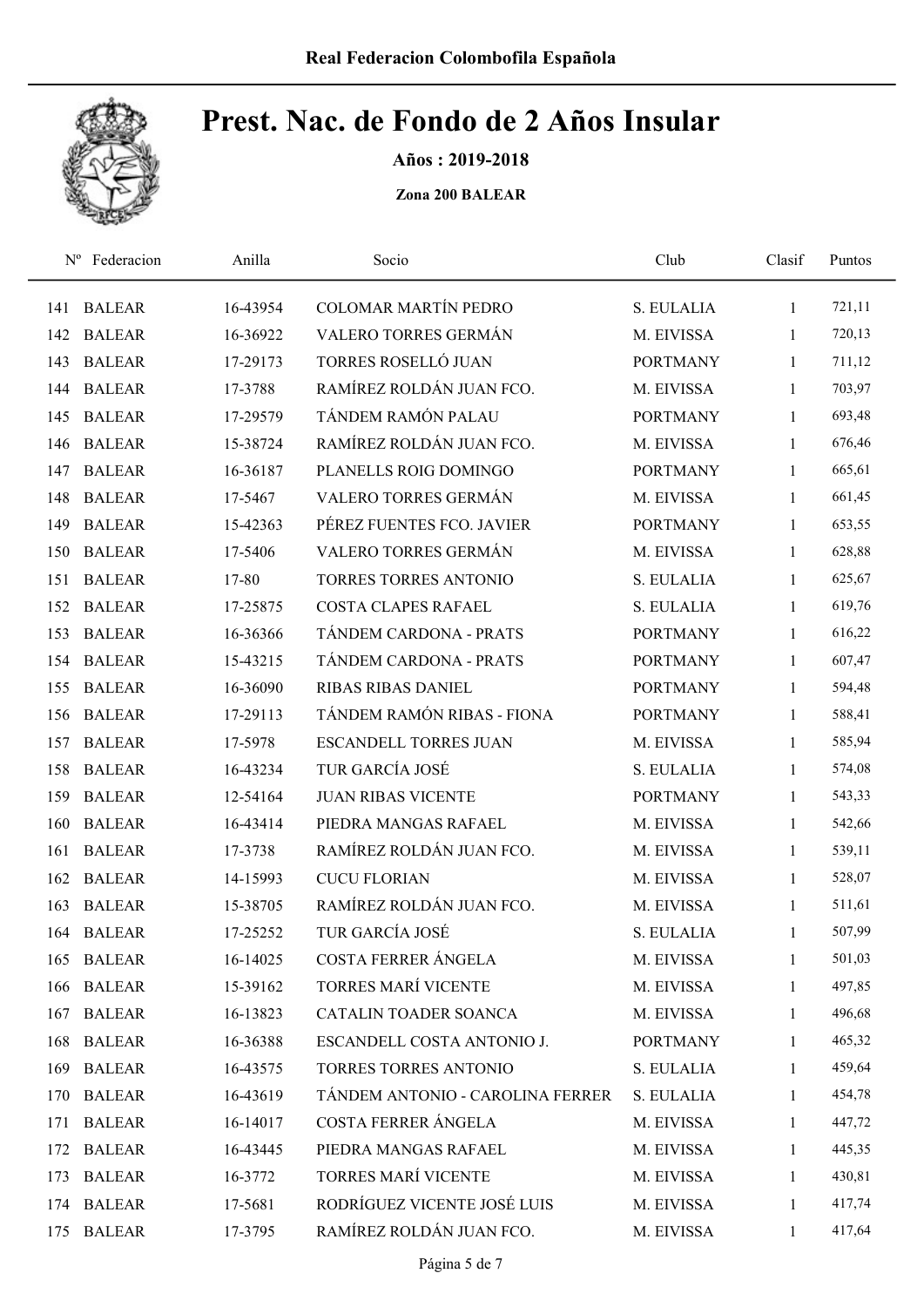

Años : 2019-2018

| $N^{\rm o}$ | Federacion    | Anilla    | Socio                        | Club            | Clasif       | Puntos |
|-------------|---------------|-----------|------------------------------|-----------------|--------------|--------|
| 176         | <b>BALEAR</b> | 17-3724   | RAMÍREZ ROLDÁN JUAN FCO.     | M. EIVISSA      | 1            | 413,22 |
| 177         | <b>BALEAR</b> | 17-4945   | <b>TORRES RIERA JOSÉ</b>     | M. EIVISSA      | 1            | 413,16 |
| 178         | <b>BALEAR</b> | 17-26025  | <b>COLOMAR MARTÍN PEDRO</b>  | S. EULALIA      | 1            | 409,70 |
| 179         | <b>BALEAR</b> | 17-4029   | <b>DUTUC LUCIAN</b>          | M. EIVISSA      | 1            | 408,64 |
| 180         | <b>BALEAR</b> | 17-29782  | PRATS FERRER JUAN            | <b>PORTMANY</b> | 1            | 407,48 |
| 181         | <b>BALEAR</b> | 13-17610  | <b>CIORNEY FLORIN PETRU</b>  | <b>PORTMANY</b> | 1            | 403,19 |
| 182         | <b>BALEAR</b> | 17-5414   | VALERO TORRES GERMÁN         | M. EIVISSA      | 1            | 400,23 |
| 183         | <b>BALEAR</b> | 17-4669   | <b>TORRES MARÍ VICENTE</b>   | M. EIVISSA      | 1            | 399,55 |
| 184         | <b>BALEAR</b> | 15-38084  | VALERO TORRES GERMÁN         | M. EIVISSA      | 1            | 397,71 |
| 185         | <b>BALEAR</b> | 18-230993 | <b>TORRES GRIVE JUAN</b>     | M. EIVISSA      | 1            | 392,84 |
| 186         | <b>BALEAR</b> | 16-15248  | <b>CIORNEY FLORIN PETRU</b>  | <b>PORTMANY</b> | 1            | 387,80 |
| 187         | <b>BALEAR</b> | 15-42900  | <b>JUAN RIBAS VICENTE</b>    | <b>PORTMANY</b> | 1            | 386,80 |
| 188         | <b>BALEAR</b> | 16-15408  | <b>CURALET FLORIN MUGUR</b>  | M. EIVISSA      | 1            | 383,08 |
| 189         | <b>BALEAR</b> | 18-257685 | PORTAS PRATS ANTONIO         | <b>PORTMANY</b> | 1            | 365,88 |
| 190         | <b>BALEAR</b> | 17-26018  | <b>COLOMAR MARTÍN PEDRO</b>  | S. EULALIA      | 1            | 362,89 |
| 191         | <b>BALEAR</b> | 17-3869   | <b>TORRES GRIVE JUAN</b>     | M. EIVISSA      | 1            | 360,54 |
| 192         | <b>BALEAR</b> | 13-17469  | CATALIN TOADER SOANCA        | M. EIVISSA      | 1            | 359,32 |
| 193         | <b>BALEAR</b> | 16-35169  | TÁNDEM RAMÓN RIBAS - FIONA   | <b>PORTMANY</b> | 1            | 354,76 |
| 194         | <b>BALEAR</b> | 13-17996  | <b>ESCANDELL TORRES JUAN</b> | M. EIVISSA      | 1            | 353,25 |
| 195         | <b>BALEAR</b> | 13-17759  | CATALIN TOADER SOANCA        | M. EIVISSA      | 1            | 352,01 |
| 196         | <b>BALEAR</b> | 15-39164  | TORRES MARÍ VICENTE          | M. EIVISSA      | 1            | 351,48 |
| 197         | <b>BALEAR</b> | 16-15293  | <b>ESCANDELL TORRES JUAN</b> | M. EIVISSA      | 1            | 349,24 |
| 198         | <b>BALEAR</b> | 17-25681  | <b>COSTA CLAPES RAFAEL</b>   | S. EULALIA      | 1            | 349,00 |
| 199         | <b>BALEAR</b> | 17-26084  | COLOMAR MARTÍN PEDRO         | S. EULALIA      | 1            | 346,00 |
| 200         | <b>BALEAR</b> | 17-4211   | CATALIN TOADER SOANCA        | M. EIVISSA      | 1            | 342,08 |
| 201         | <b>BALEAR</b> | 16-14014  | COSTA FERRER ÁNGELA          | M. EIVISSA      | 1            | 335,85 |
|             | 202 BALEAR    | 16-15625  | MARC ANDREI DANIEL           | M. EIVISSA      | 1            | 334,56 |
| 203         | <b>BALEAR</b> | 15-37964  | PRATS TORRES MIGUEL ANGEL    | M. EIVISSA      | $\mathbf{1}$ | 331,72 |
| 204         | <b>BALEAR</b> | 15-40939  | TUR GARCÍA JOSÉ              | S. EULALIA      | 1            | 283,86 |
| 205         | <b>BALEAR</b> | 16-15942  | PRATS TORRES MIGUEL ÁNGEL    | M. EIVISSA      | $\mathbf{1}$ | 278,25 |
| 206         | <b>BALEAR</b> | 16-35181  | TÁNDEM RAMÓN RIBAS - FIONA   | <b>PORTMANY</b> | $\mathbf{1}$ | 244,59 |
| 207         | <b>BALEAR</b> | 14-14589  | <b>TORRES GRIVE JUAN</b>     | M. EIVISSA      | 1            | 231,04 |
| 208         | <b>BALEAR</b> | 16-43297  | TUR GARCÍA JOSÉ              | S. EULALIA      | 1            | 213,41 |
| 209         | <b>BALEAR</b> | 12-47384  | PORTAS PRATS ANTONIO         | <b>PORTMANY</b> | 1            | 212,27 |
| 210         | <b>BALEAR</b> | 15-39176  | TORRES MARÍ VICENTE          | M. EIVISSA      | 1            | 206,17 |
|             |               |           |                              |                 |              |        |